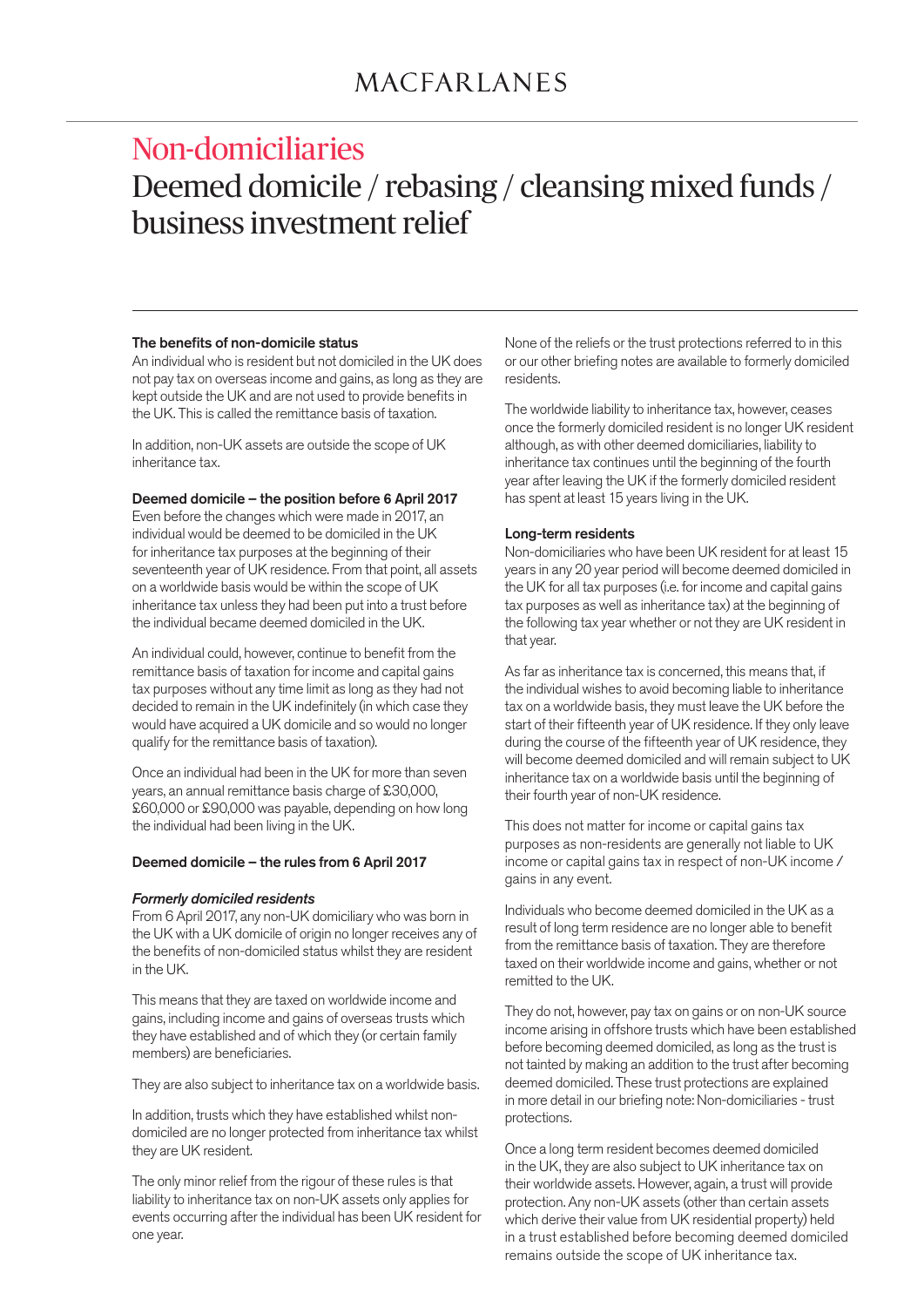#### Deemed domicile – use of offshore losses

The default rule is that a non-domiciliary cannot set off losses realised on non-UK assets against any gains, whether those gains arise on UK assets or whether they are gains on overseas assets which are remitted to the UK.

A non-domiciliary can, however, elect that overseas losses should be allowable. However, if this is done, losses must be set against gains in a particular order. This could be disadvantageous as it can result in losses realised on UK assets being set against overseas gains which are never remitted to the UK.

Irrespective of whether a loss election has been made, once an individual becomes deemed domiciled in the UK, overseas losses can be set against gains realised either on UK assets or non-UK assets in exactly the same way as for somebody who is actually domiciled in the UK.

#### Deemed domicile and temporary non-residence – transitional rule

An individual who has been UK resident for at least four years but then becomes non-resident is subject to UK tax on certain income and gains realised during the period of non-residence unless they remain non-resident for more than five years.

It is possible for a non-domiciliary who is caught by the temporary non-residence rules but who returns to the UK after 5 April 2017 to find that they are deemed domiciled under the new rules on their return to the UK as a result of having been UK resident for more than 15 years in a 20 year period.

The result of this is that foreign income / gains during the period of temporary non-residence would normally be taxable in the year of return without the benefit of the remittance basis of taxation.

In order to prevent an unexpected tax charge, any nondomiciliary who started a period of temporary non-residence before 8 July 2015 (when the introduction of deemed domicile was first announced) continues to be able to claim the benefit of the remittance basis in the year of return but only in respect of overseas income and gains arising during the period of non-residence and which would otherwise be taxed as a result of the temporary non-residence rules. The deemed domiciliary does not have to pay the remittance basis charge in order to benefit from this provision.

This is only likely to affect a limited number of individuals but is a welcome relief where it applies.

#### Capital gains tax rebasing

Rebasing applies automatically to all of the personally held assets of a non-domiciliary who became deemed domiciled in the UK on 6 April 2017 as a result of having been UK resident for at least 15 out of the previous 20 years, as long as the individual has paid the remittance basis charge in one or more previous tax years. As mentioned above, it is not available to formerly domiciled residents.

The effect of rebasing is that, on a future disposal of the asset, the individual is treated for capital gains tax purposes as if they had acquired the asset at its market value on 5 April 2017. Any gain relating to the period before this date is simply not taxable.

This is an incredibly generous relief, as can be seen from the following example.

Assume Angela, who became UK deemed domiciled on 6 April 2017, purchased shares in a non-UK company for £1m in 2005. On 5 April 2017, the shares are worth £5m. She sells the shares on 31 August 2017 for £5.5m.

The £500,000 gain relating to the period from 6 April 2017 to 31 August 2017 is taxable as Angela is now deemed domiciled in the UK and cannot benefit from the remittance basis of taxation. She will pay 20 per cent tax – i.e. £100,000. The gain of £4m for the period up to 5 April 2017 can be brought to the UK tax free. The original £1m investment would be taxed when it is brought to the UK if it represents Angela's overseas income and gains but, as a result of the way in which the mixed fund rules work, the £4m of gains can be brought to the UK in priority to the £1m original investment and so there is no need to remit the £1m to the UK.

Rebasing applies to offshore funds which do not have reporting status (where the gain would otherwise be taxed as income rather than as a capital gain). Rebasing is not, however, available for assets held in offshore structures. It only applies to assets owned by the deemed domiciliary personally.

Rebasing only applies to non-UK assets. It is not available for UK assets or for any asset which has been situated in the UK at any time after 16 March 2016. This is to prevent rebasing being available, for example, in respect of a painting which was held in the UK when rebasing was announced (in March 2016) but which was then moved out of the UK in the hope that rebasing would be available.

The deemed domiciliary can elect on an asset by asset basis that rebasing should not apply, for example where the asset was worth less on 5 April 2017 than it originally cost.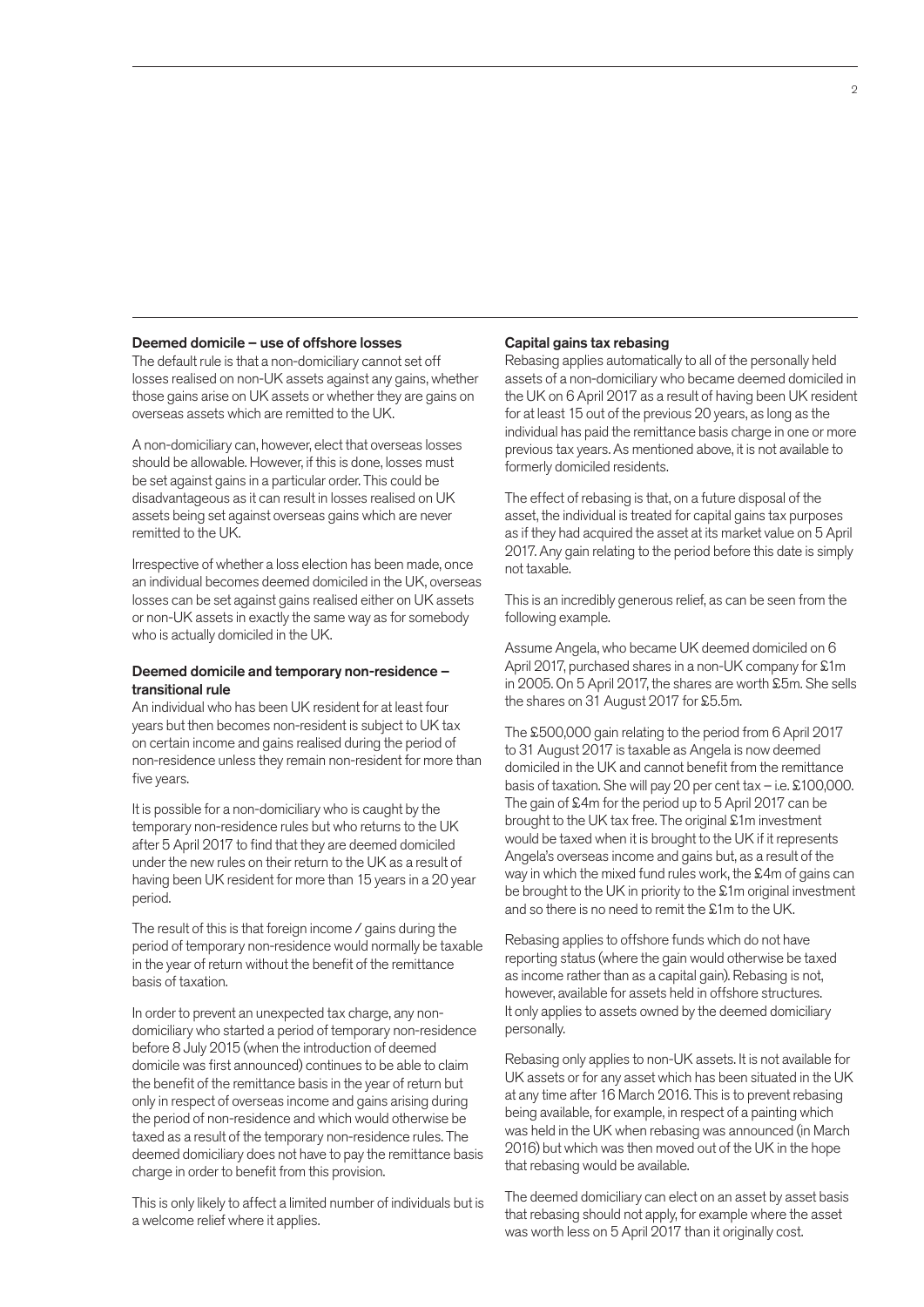Individuals will need to remember to make this election in their tax return for the year in which any relevant asset is disposed of.

#### Separating mixed funds

In order to encourage non-domiciliaries to bring funds to the UK (and therefore benefit the UK economy), all nondomiciliaries (other than formerly domiciled residents) have a window of opportunity until 5 April 2019 to separate income, capital gains and capital which have been mixed in a single account.

On the face of it, this is very helpful as it will, for example, allow individuals to separate original clean capital invested from capital gains on the sale of an asset or to separate capital gains from income so that the gains can be remitted to the UK at a 20 per cent tax cost instead of being treated as remitting income at a tax cost of up to 45 per cent.

There will, however, be many individuals who will find it difficult to identify exactly how much income, gains and capital are contained in a mixed account, for example where the individual has had a portfolio of investments for many years with payments going in and out of the portfolio.

The good news, however, is that it is not necessary to identify all of the constituent parts of the mixed fund. As long as the taxpayer can show that the account contains a particular amount of capital, capital gains or income, that amount can be transferred out of the mixed account into a new account leaving the remainder of the funds (whatever they may be) in the mixed account.

There is no formal process for nominating the income, gains or capital which are paid out of the mixed fund to the new account. The taxpayer just has to keep a record of how this was calculated so that it can be produced to HMRC if requested.

There is one slightly odd provision which is that only one transfer out of the mixed account to a single new account will be effective to achieve any segregation. A second transfer to the same account will be ineffective.

So, for example, if Jim has £50,000 in his mixed account and has identified that £10,000 is clean capital and £5,000 is capital gain but does not know what the rest is, he can transfer £10,000 to a new clean capital account and £5,000 to a new capital gains account. However, if he subsequently discovers that there was a further £7,000 of clean capital, he cannot make a second transfer to the new clean capital account.

Instead, he would have to transfer the entirety of the remaining £35,000 to a new mixed account. He could then make a transfer of £7,000 out of the new mixed account into the new clean capital account which would be effective to segregate the additional £7,000 of clean capital.

Another potential trap is that HMRC takes the view that, if a transfer out of the mixed account exceeds the amount of income, gains or capital in the account, this will not provide any segregation.

For example, if a mixed fund of £100,000 is thought to contain £20,000 of clean capital which is therefore transferred into a new clean capital account, but it turns out that there was only £19,500 of clean capital in the mixed account, the new account will not contain £19,500 of clean capital and £500 of income / gains but will instead contain a proportion (20 per cent) of all of the income, gains and capital which were in the original mixed account.

The draft legislation also creates a potential difficulty in respect of income and gains which have arisen before 6 April 2008. Prior to that date, there were no statutory rules to determine whether a payment out of a mixed account constituted income, capital gains or capital and the case law dealing with this did not provide clear guidance.

It was generally thought that income could be treated as having been paid out first and that capital and capital gains would then be paid out proportionately. However, the draft legislation treats any previous payment out of a pre-2008 mixed account as containing a proportion of any income or capital gains rather than treating the income as coming out first.

For those who have actually been keeping track of what is contained in their mixed funds, this means that calculations will have to be re-done. It may also be disadvantageous as it will mean that the mixed account will contain more income and less gains than would otherwise be the case.

There has been some discussion as to whether a mixed account can be separated if it is held by someone other than the individual taxpayer. This might be the case, for example, if an individual has transferred income or gains into a trust or an offshore company.

It is clear from the legislation that income and gains arising after April 2008 can be segregated even if the mixed account is not held by the taxpayer but it seems that income and gains arising before April 2008 can only be segregated if the mixed account is held by the taxpayer. There is no obvious reason for this distinction.